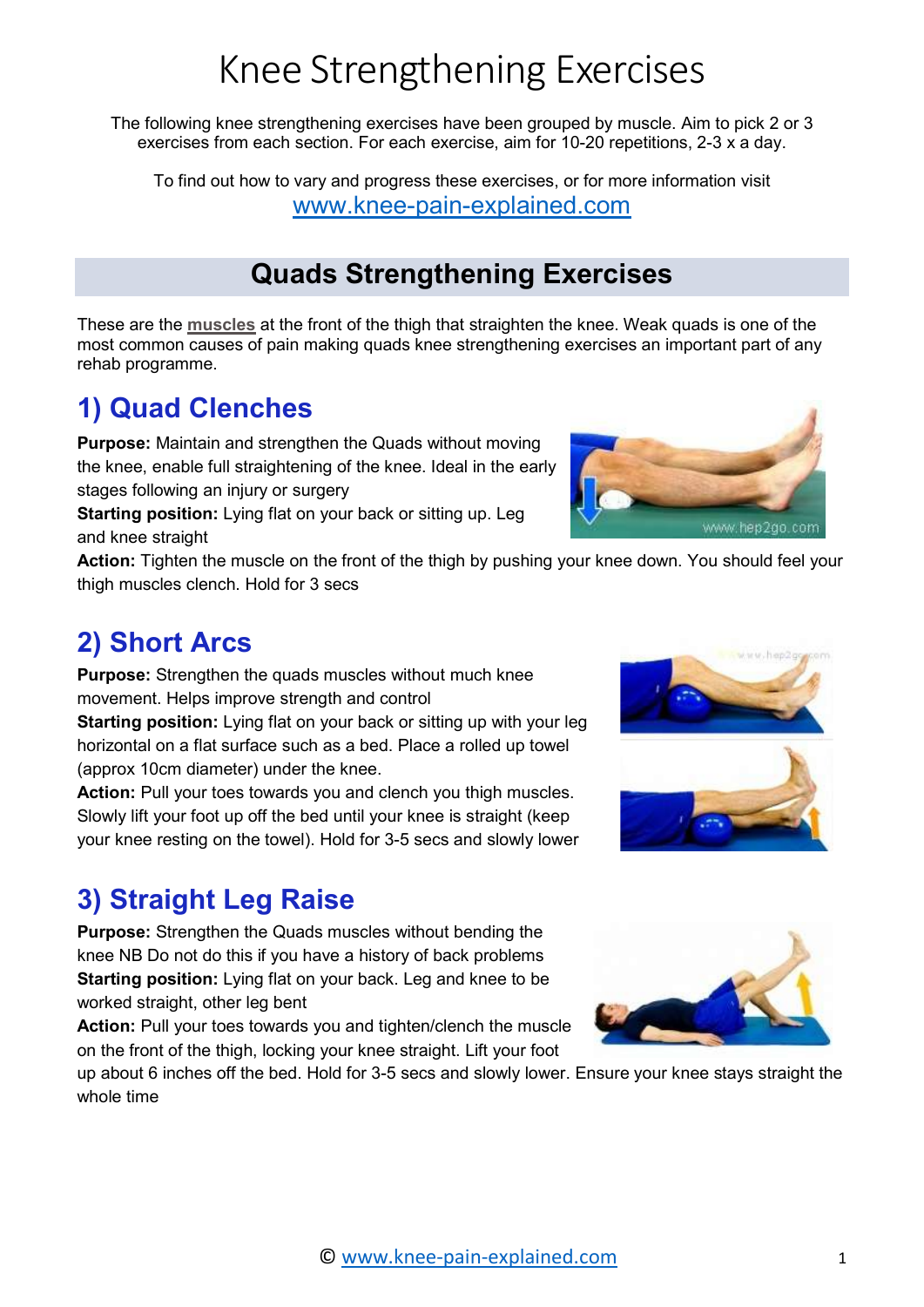#### 4) Long Arcs

Purpose: Strengthen quads, increase knee mobility, great to do anytime sitting for prolonged periods (30mins+) to stop the knee getting stiff Starting position: Sitting on a firm chair with your knee bent and your foot on the floor

Action: Lift your foot up and straighten your knee as much as possible. Hold for 3-5 secs and slowly lower

## 5) Knee Marching

Purpose: Increase quads strength without putting weight through the knee joint. Good in the early stages of recovery

Starting Position: Sit in a chair with your feet on the floor

Action: March your legs up and down one at a time. Lift your knee and foot up and then back down

Repetition: Repeat for about 1 minute, 2x daily and any time you are sitting for more than 20 minutes to stop your knee getting stiff

#### Hamstring Strengthening Exercises

The hamstrings are the muscles on the back of the thigh that bend the knee. You need a good combination of strength and length in these muscles. These hamstring knee strengthening exercises are a great place to start.

#### 1) Hamstrings Clenches

**Purpose:** Strengthen the hamstrings muscles without having to move the knee - perfect after an injury or surgery

Starting Position: Sit in a chair with your heel against the leg of the chair and your feet firmly on the floor

Action: Press your heel firmly backwards into the chair leg feeling the back of your thigh tightening/clenching. Hold for 3-5 secs

Note: The foot shouldn't move during this exercise

# 2) Buttock Kicks

**Purpose:** Strengthen hamstrings without any weight going through the knee joint, increase knee mobility (flexion), aid circulation

Starting position: Lie on your tummy (on the floor or bed) with your legs straight

Action: Lift your foot off the floor and bring it towards your bottom as far as you can. Slowly return to the starting position

Notes: 1) You are aiming to get your heel all the way to your bottom 2) Make the exercise easier by hooking your good leg underneath the bad and using it to help lift the bad leg up





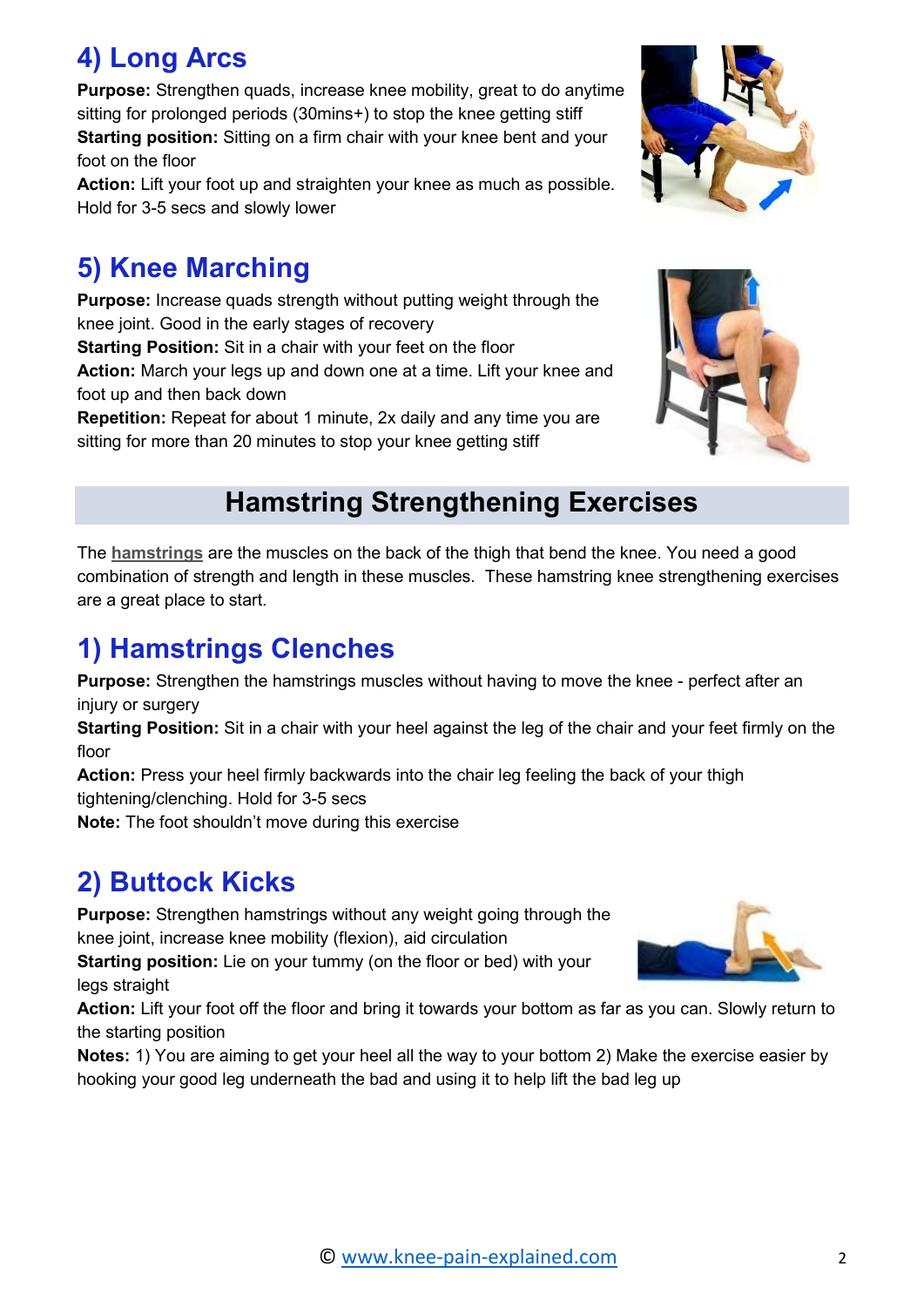## 3) Kick Backs

**Purpose:** Improve the strength of hamstrings and mobility of the knee Starting Position: Stand up straight holding on to something stable e.g. chair or table

Action: Lift your foot up as far as you can towards your bottom, bending the knee. Hold for 3-5 secs

Note: 1) Don't bend forwards - keep your body upright 2) keep your knees in line with each other- don't let your thigh come forwards

#### Glutes Knee Strengthening Exercises

These are the buttock muscles, vital for ensuring the forces go through the knee evenly. Virtually everyone who suffers from knee pain has weak glutes, so they are well worth doing.

#### 1) Buttock Clenches

Purpose: Maintain and strengthen the Glutes without the knee moving - the perfect place to start Starting position: Lying down or sitting up.

Action: Clench your buttocks together and hold for 3 seconds. You should feel yourself rise up slightly

## 2) The Clam

Purpose: Strengthen the glutes to help support the knee and prevent excessive weight going through the inner side of the knee – a must for anyone with knee pain!

Starting position: Lie on your side with your hip and knees bent approx 90°, feet together.

Action: Keeping your feet together, lift the top knee up as high as you can. Hold for 3 seconds and slowly lower

Note: Do not let your top hip roll backwards

#### Calf Strengthening Exercises

The calf muscles can be found on the back of the leg between the knee and the ankle. They move the foot and ankle, and help support the knee so should always been included with knee strengthening exercises.

# 1) Heel Raises

Purpose: Strengthen the calf muscles to help support the knee, helps with walking and running

Starting position: Stand with your feet slightly apart, weight equally distributed, holding onto something solid for balance if needed

Action: Rise up onto your toes lifting your heels as high as possible. Keep your body upright (don't bend forwards). Hold for 3-5 secs and slowly lower